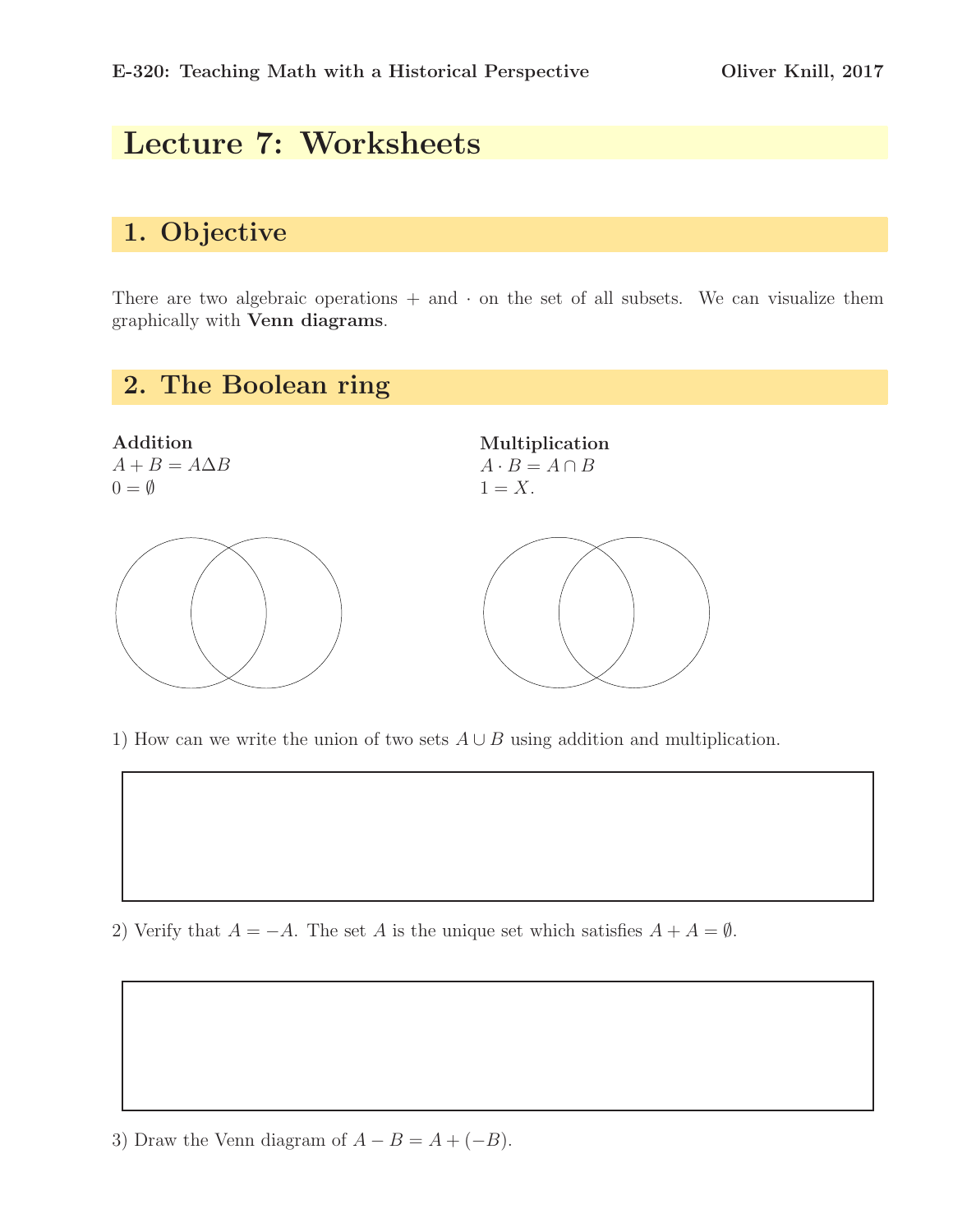4) How can we write the set difference  $A \setminus B$  using addition and multiplication. (Note that this is not the difference  $A - B$ .

5) Draw a diagram which illustrates the associativity property  $A + (B + C) = (A + B) \cdot A + C$  for addition.

6) Draw a diagram which illustrates the associativity property  $A \cdot (B \cdot C) = (A \cdot B) \cdot C$  for multiplication.

7) Draw a diagram which illustrates the distributive property  $A \cdot (B + C) = A \cdot B + A \cdot C$ .

8) Which sets have an inverse  $A^{-1}$  in the sense that  $A \cdot A^{-1} = 1 = X$ ?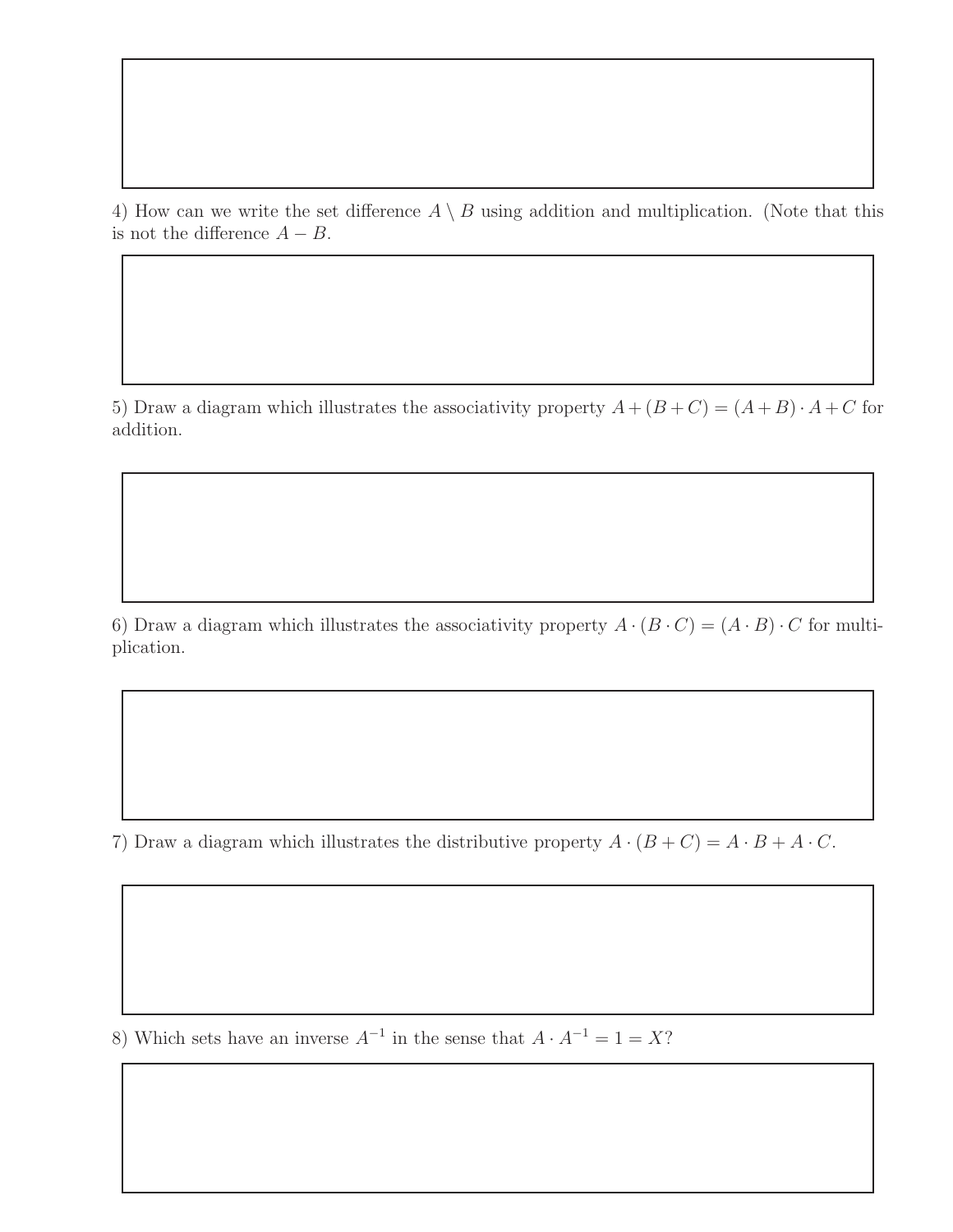# Paradoxa

### 1. Objective

We look at examples of paradoxical statements which are at the heart of the incompleteness theorems.

#### 2. The Russell paradox

The set of all sets which do not contain themselves as elements.

a) Verify that if X contains itself as an element then X contains itself as an element.

b) Verify that if  $X$  does not contain itself as an element then  $X$  does not contain itself as an element.

#### 3. The barber paradox

A barber in Cambridge only shaves people who do not shave themselves. Does the barber shave himself?

c) There is an elegant (non mathematical) solution to this paradox. Can you find it?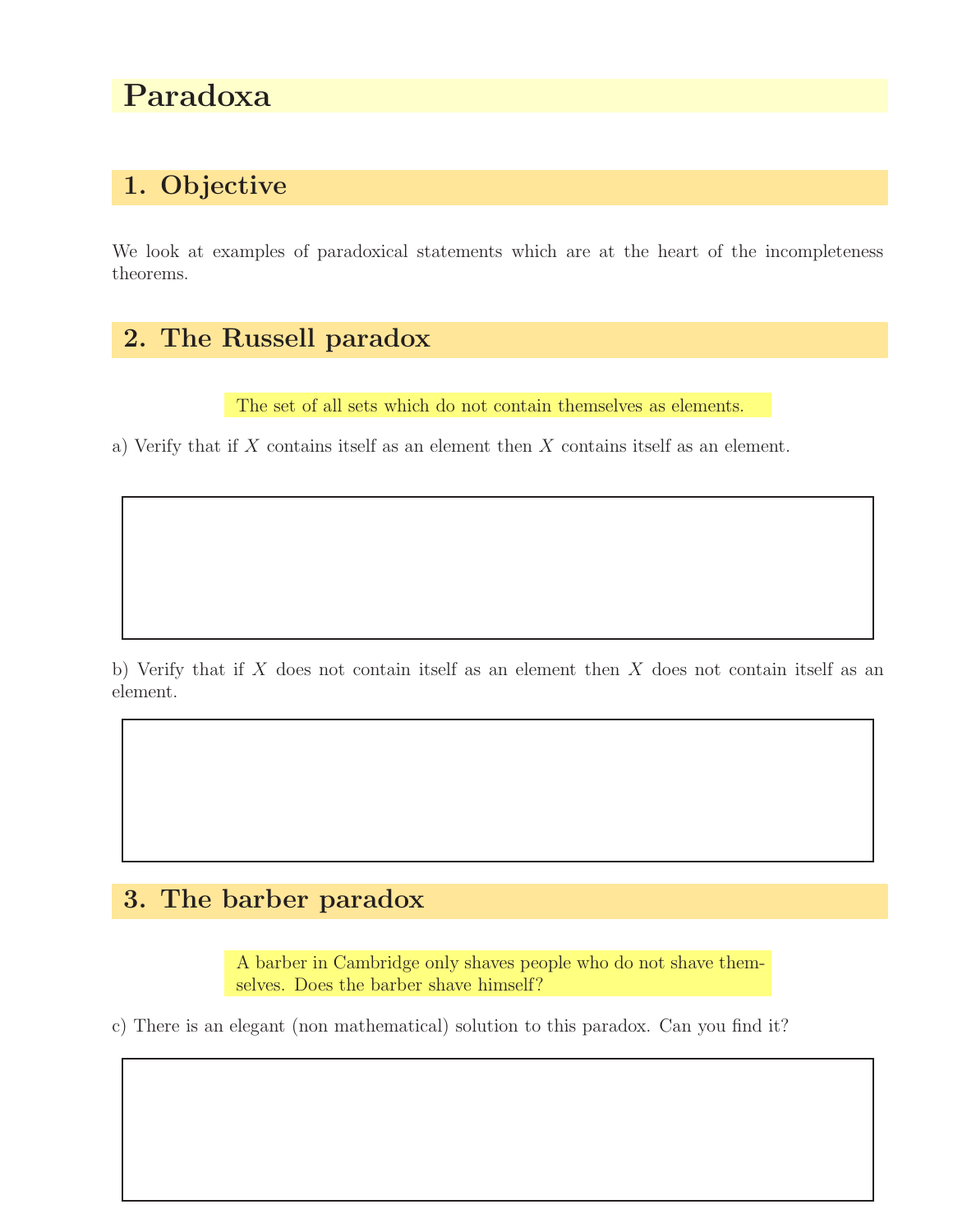#### 4. The liars paradox

The first version of the Liar Paradox seems have been found in the fourth century BC by Greek philosopher Eubulides, successor of Euclid. Somebody tells "I'm always lying". Does the person tell the truth? The paradox is attributed to the Cretan philosopher Epimenides who said "All Cretans are liars."

The Cretean philopher Epimedes tells that all Cretans are liars.

Here is a variant of this paradox. Can you complete it?

"The next sentence is .......... The previous sentence is ............"

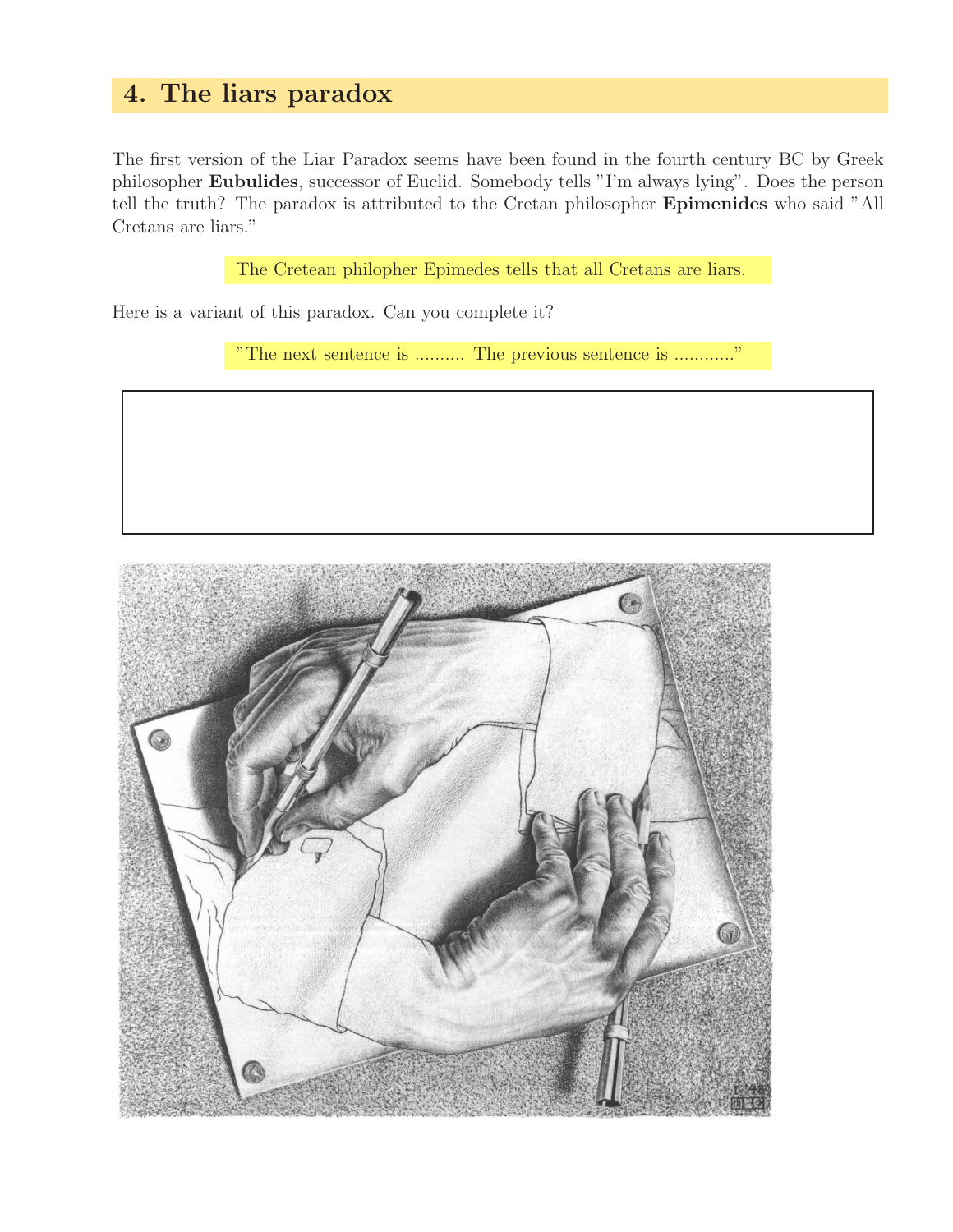# **Cardinality**

## 1. Objective

We explore some cardinality questions. We look at a continuous map from the unit interval onto the unit square. And explore whether it is a bijection.

## 1. Cardinality

Problem 1) a) What is the cardinality of the prime numbers? b) What is the cardinality of the set of linear functions  $ax + b$ , where a, b are real numbers?